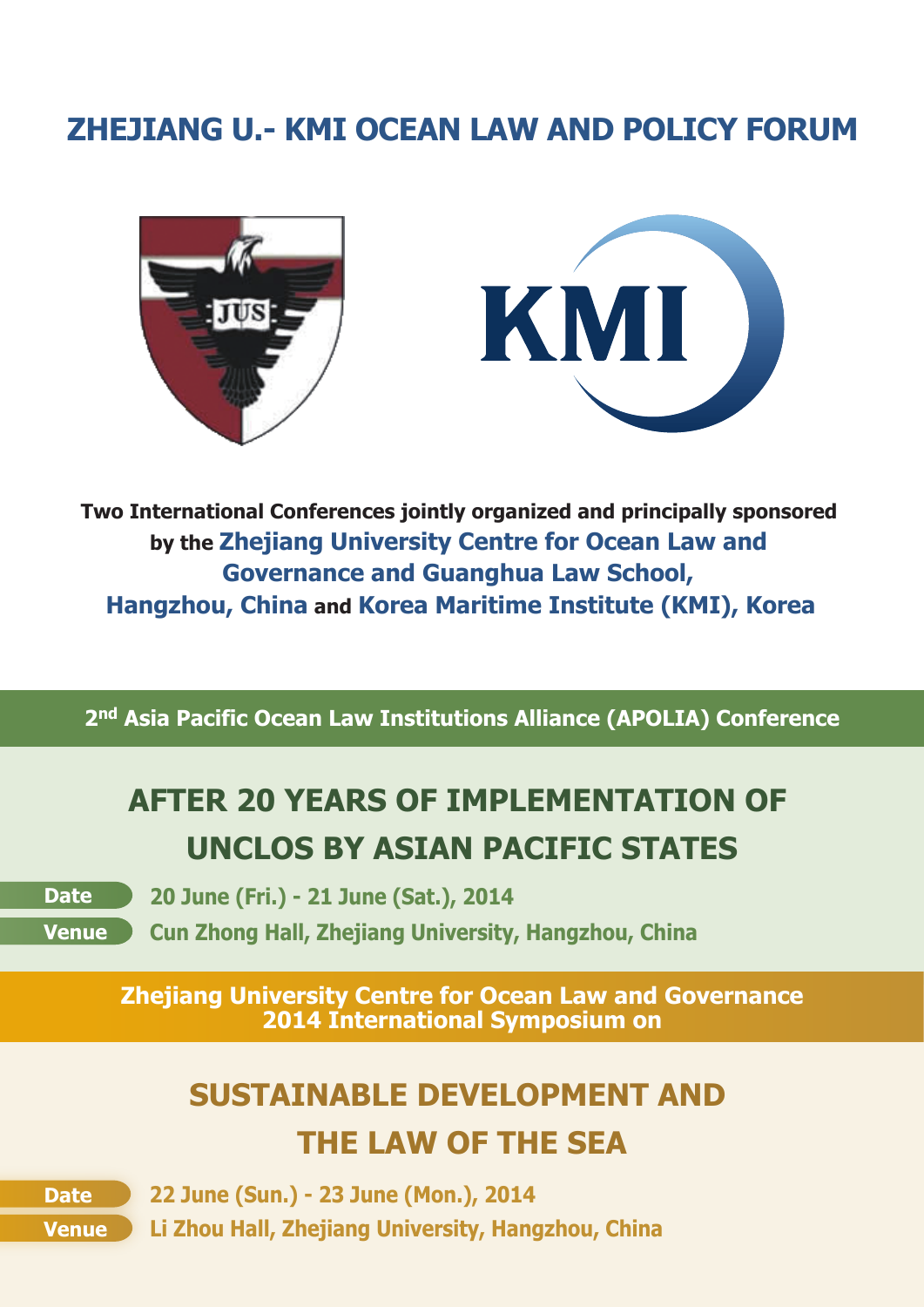2<sup>nd</sup> Asia Pacific Ocean Law Institutions Alliance (APOLIA) Conference

# AFTER 20 YEARS OF IMPLEMENTATION OF UNCLOS BY ASIAN PACIFIC STATES

DATE: 20 June (Fri.) – 21 June (Sat.), 2014

#### Friday, June 20

- 16:00 18:00 **>** APOLIA Institutional Meeting
- 19:00 21:00 **>** Welcome Reception

## Saturday, June 21

09:00 – 09:20 **>** Opening Ceremony

Xinli ZHU (Director-General, Centre for Ocean Law and Governance and Executive Dean, Guanghua Law School., Zhejiang University, CHINA)

Seokwoo LEE (Co-Founder, Asia Pacific Ocean Law Institutions Alliance (APOLIA) and Professor, Inha University Law School, KOREA)

- 09:20 09:40 **>** Coffee Break (Group Photo)
- 09:40 11:00 **>** Panel One: Northeast Asia

#### Moderator

Seokwoo LEE (Inha University Law School, KOREA)

#### **Panelists**

Keyuan ZOU (Zhejiang University, CHINA; Lancashire Law School, University of Central Lancashire, UK) "China" Chie KOJIMA (Musashino University, JAPAN) : "Japan"

Young Kil PARK (Korea Maritime Institute, KOREA) : "South Korea"

## 11:00 – 11:30 **>** Coffee Break

11:30 – 13:00 **>** Panel Two: Southeast Asia 1

#### Moderator

Warwick GULLETT(Faulty df Law, University dof Wollongong, AUSTRALIA)

#### **Panelists**

Hasjim DJALAL (Former Ambassador at Large for the Law of the Sea and Marine Affairs, INDONESIA) : "Indonesia" Mary GEORGE (University of Malaysia, MALAYSIA) : "Malaysia"

Jay BATONGBACAL (University of the Philippines, THE PHILIPPINES) : "Philippines"

# 13:00 – 14:20 **>** Luncheon

# 14:20 – 15:20 **>** Panel Three: Southeast Asia 2

Moderator

Keyuan ZOU (Zhejiang University, CHINA; Lancashire Law School, University of Central Lancashire, UK) **Panelists** 

Zhen SUN (Centre for International Law, National University of Singapore, SINGAPORE): "Singapore"

NGUYEN Thai Giang (The Diplomatic Academy of Vietnam, VIETNAM) : "Vietnam"

## 15:20 – 15:40 **>** Coffee Break

# 15:40 – 17:10 **>** Panel Four: Oceania and North America

**Moderator** 

Seokwoo LEE (Inha University Law School, KOREA)

#### **Panelists**

Warwick GULLETT (Faculty of Law,University of Wollongong, AUSTRALIA) : "Australia"

Anastasia TELESETSKY (University of Idaho, USA): "USA"

Jeffrey J. SMITH (Barrister & Solicitor, 2013-14 CIBC Fellow, Faculty of Law, McGill University, CANADA) : "Canada"

- 17:10 17:30 **>** Closing Reflections
- 18:00 21:00 **>** Dinner(For speakers, discussants and invitees only)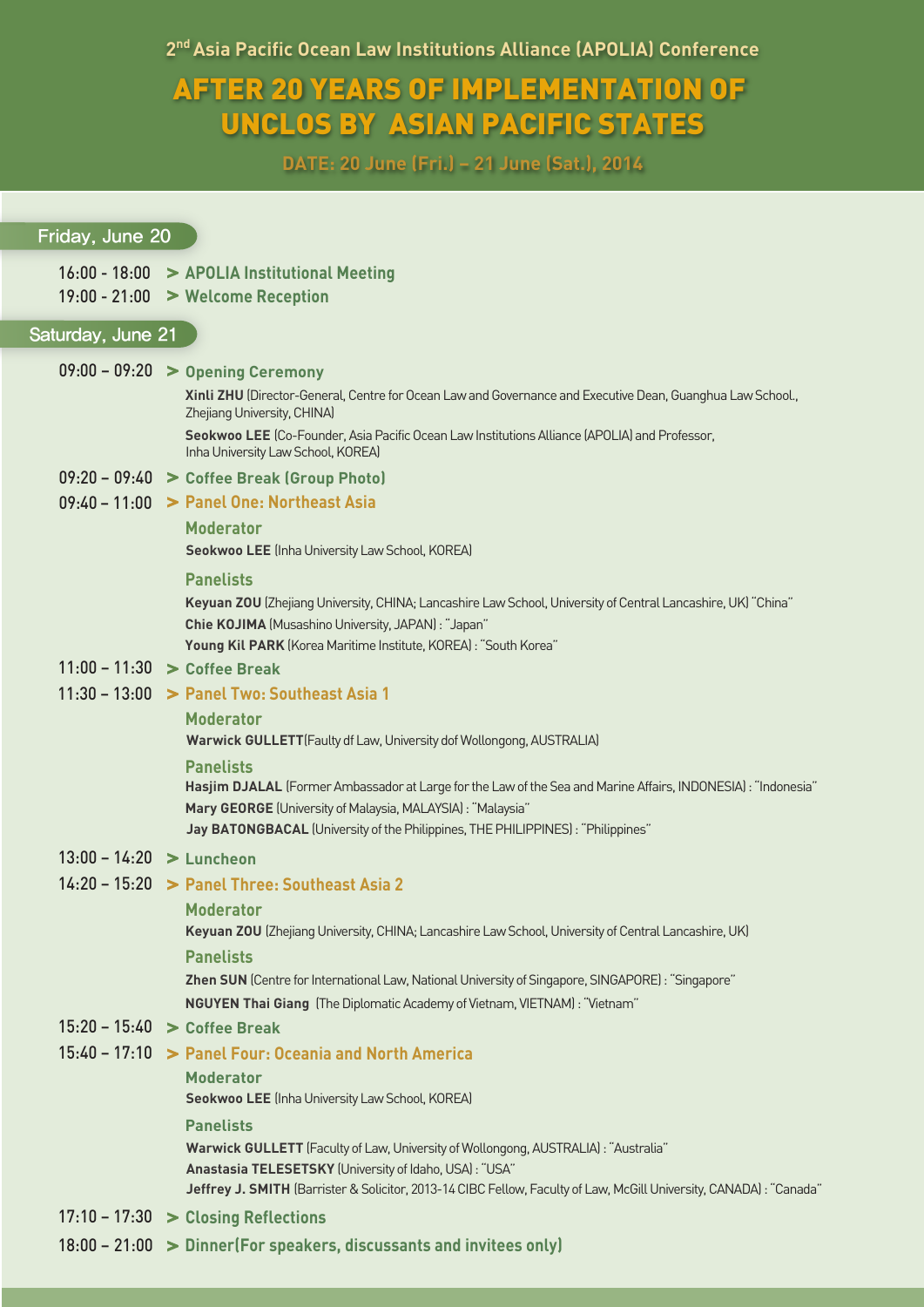Zhejiang University Centre for Ocean Law and Governance 2014 International Symposium on

# SUSTAINABLE DEVELOPMENT AND

# THE LAW OF THE SEA

DATE: 22 June (Sun.) – 23 June (Mon.), 2014

# Sunday, June 22

#### 09:30 – 10:00 Welcome Remarks

Weidong LUO (Vice President and Dean of Law, Zhejiang University, CHINA) Young Kil PARK (Director of Maritime Territory Research Center, Korea Maritime Institute (KMI), KOREA)

#### 10:00 – 10:20 **>** Coffee Break (Group Photo)

# 10:20 – 12:20 **>** Panel One: UNCLOS and Greening Ocean Governance

#### Moderator

Keyuan ZOU (Zhejiang University, CHINA; Lancashire Law School, University of Central Lancashire, UK)

#### **Speakers**

Seokwoo LEE (Inha University Law School, KOREA) : "Thinking the Unthinkable : Asia-Pacific Perspectives on the Revision of UNCLOS"

Warwick GULLETT (Faculty of Law, University of Wollongong, AUSTRALIA) : "How can the Contiguous Zone be used for Environmental Protection Purposes?"

Michael Sheng-ti GAU (Taiwan Ocean University, TAIWAN) : "Certain UNCLOS Environmental Issues in the Sino-Philippine South China Sea Arbitration"

#### Discussants:

Chie KOJIMA (Musashino University, JAPAN) Jeffrey J. SMITH (Barrister & Solicitor, 2013-14 CIBC Fellow, Faculty of Law, McGill University, CANADA)

## 12:20 – 13:30 **>** Luncheon

#### 13:30 – 15:30 Panel Two: Sustainable Fishery Management

#### Moderator

Seokwoo LEE (Inha University Law School, KOREA)

#### **Speakers**

Dustin Kuan-Hsiung WANG (Graduate Institute of Political Science, National Taiwan Normal University, TAIWAN): "A Study on the Experiences in Managing Regional Fishery Resources in East Asia"

Andrew SERDY (Law School, University of Southampton, UK): "International Administrative Law Comes to High Seas Fisheries: The First Review of a Conservation Measure in the New South Pacific Regional Fisheries Management Organization"

Anastasia TELESETSKY (School of Law, University of Idaho, USA): "Emerging Technology and Sustainable Fishery Management"

#### **Discussants**

Guan MA (Guanghua Law School, Zhejiang University, CHINA) Young Kil PARK (Korea Maritime Institute (KMI), KOREA)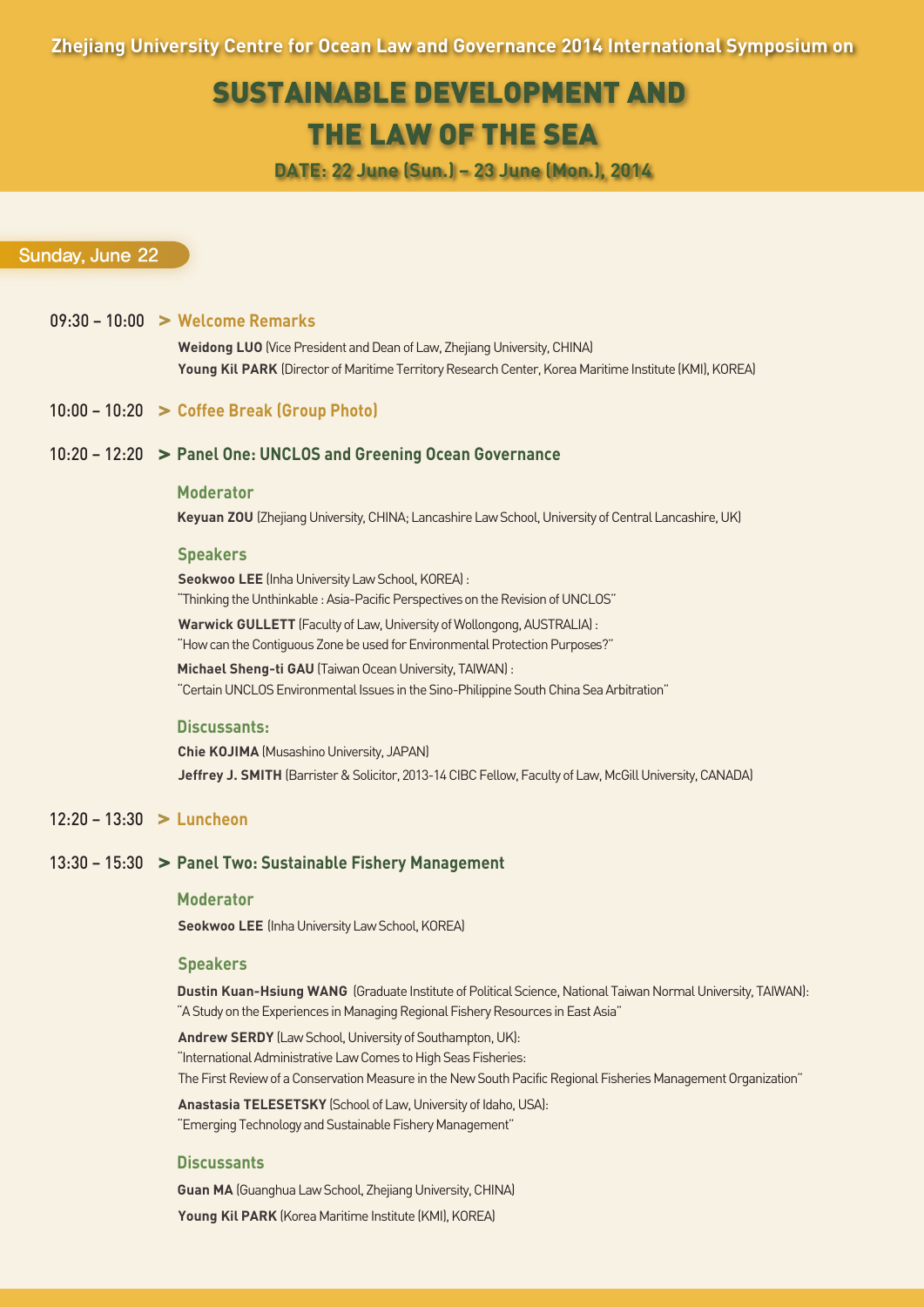

# $15:30 - 15:45$  > Coffee/Tea Break

## 15:45 – 17:45 Panel Three: Non-Living Resources Development and Environment Protection

Moderator

Erika TECHERA (University of West Australia, Perth, AUSTRALIA)

#### Speakers

Lorenzo Schiano di PEPE (School of Law, University of Genoa, ITALY): "Environmental Law Principles in the EU Legislation Governing Offshore Oil & Gas Activities"

Vasco BECKER-WEINBERG (Deputy and Legal Adviser to Secretary of State of the Sea, Government of Portugal, PORTUGAL):

"Environmentally Sustainable Seabed Activities in the South China Sea"

Won-Hee KIM (Korea Maritime Institute, KOREA): "Assessing the Feasibility of Joint Protection of the Marine Environment in Joint Development Agreement of Offshore Oil and Gas in East Asia"

#### **Discussants**

Mary GEORGE (University of Malaysia, MALAYSIA) Zhen SUN (Centre for International Law, National University of Singapore, SINGAPORE)

# $18:30 - 20:30$  > Dinner (For speakers, discussants and invitees only)

# Monday, June 23

# 09:00 – 11:00 **>** Panel Four: Management of Marine Protected Areas

#### Moderator

Warwick GULLETT (Facultyof Law, University of Wollongong, AUSTRALIA)

### Speakers

Erika TECHERA (University of West Australia, Perth, AUSTRALIA): "Marine Protected Areas as Critical Tools for Effective Global Oceans Governance"

Yao HUANG (Sun-yet Sen University, Guangzhou, CHINA): "Marine Governance beyond National Jurisdiction: Some Issues on Establishing Marine Protected Areas"

Tianbao QIN(Wuhan University, CHINA): "Establishment and Management of MPAs in ABNJ: A Chinese Perspective"

#### **Discussants**

Hasjim DJALAL (Former Ambassador at Large for the Law of the Sea and Marine Affairs, INDONESIA) NGUYEN Thai Giang (The Diplomatic Academy of Vietnam, VIETNAM)